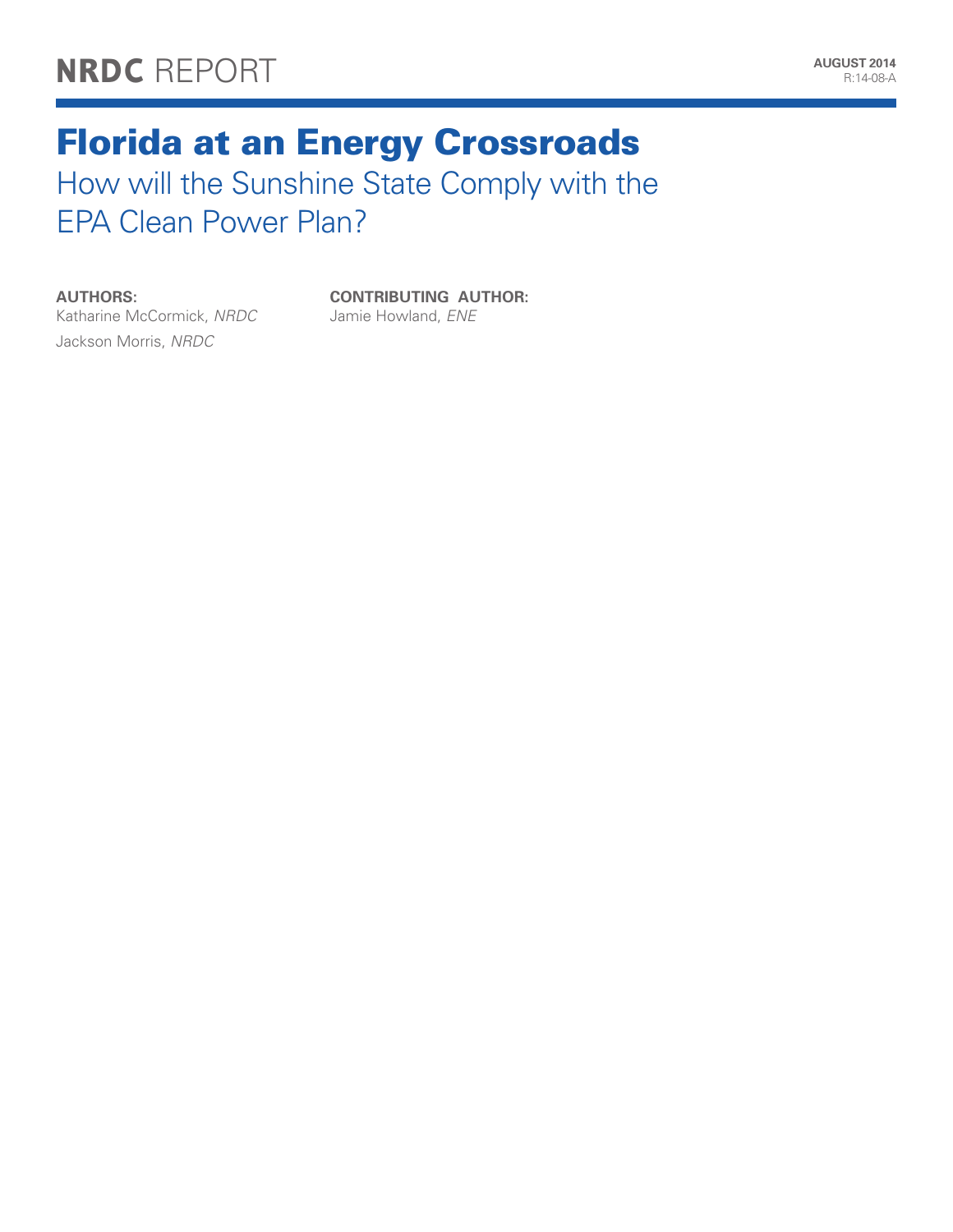## **ACKNOWLEDGMENTS**

*Report Written by* Katharine McCormick, NRDC Jackson Morris, NRDC

*Contributing Author* Jamie Howland, ENE

*Figures and Analysis by* Varun Kumar, ENE

*Reviews by* Susan Glickman, SACE George Cavros, SACE Derek Murrow, NRDC Kate Kiely, NRDC Kate Sinding, NRDC Matthew McKinzie, NRDC Abigail Anthony, ENE David Hawkins, NRDC David Doniger, NRDC Jake Thompson, NRDC

## **ABOUT NRDC**

The Natural Resources Defense Council (NRDC) is an international nonprofit environmental organization with more than 1.4 million members and online activists. Since 1970, our lawyers, scientists, and other environmental specialists have worked to protect the world's natural resources, public health, and the environment. NRDC has offices in New York City, Washington, D.C., Los Angeles, San Francisco, Chicago, Bozeman, MT, and Beijing and works with partners in Canada, India, Europe, and Latin America. Visit us at www.nrdc.org and follow us on Twitter @NRDC.

## **ABOUT ENE**

ENE is a non-profit organization that researches and advocates innovative policies that tackle our environmental challenges while promoting sustainable economies. ENE is at the forefront of state and regional efforts to combat global warming with solutions that promote clean energy, clean air and healthy forests.

*NRDC Director of Communications:* Lisa Benenson *NRDC Deputy Director of Communications:* Lisa Goffredi *NRDC Policy Publications Director:* Alex Kennaugh *Design and Production:* www.suerossi.com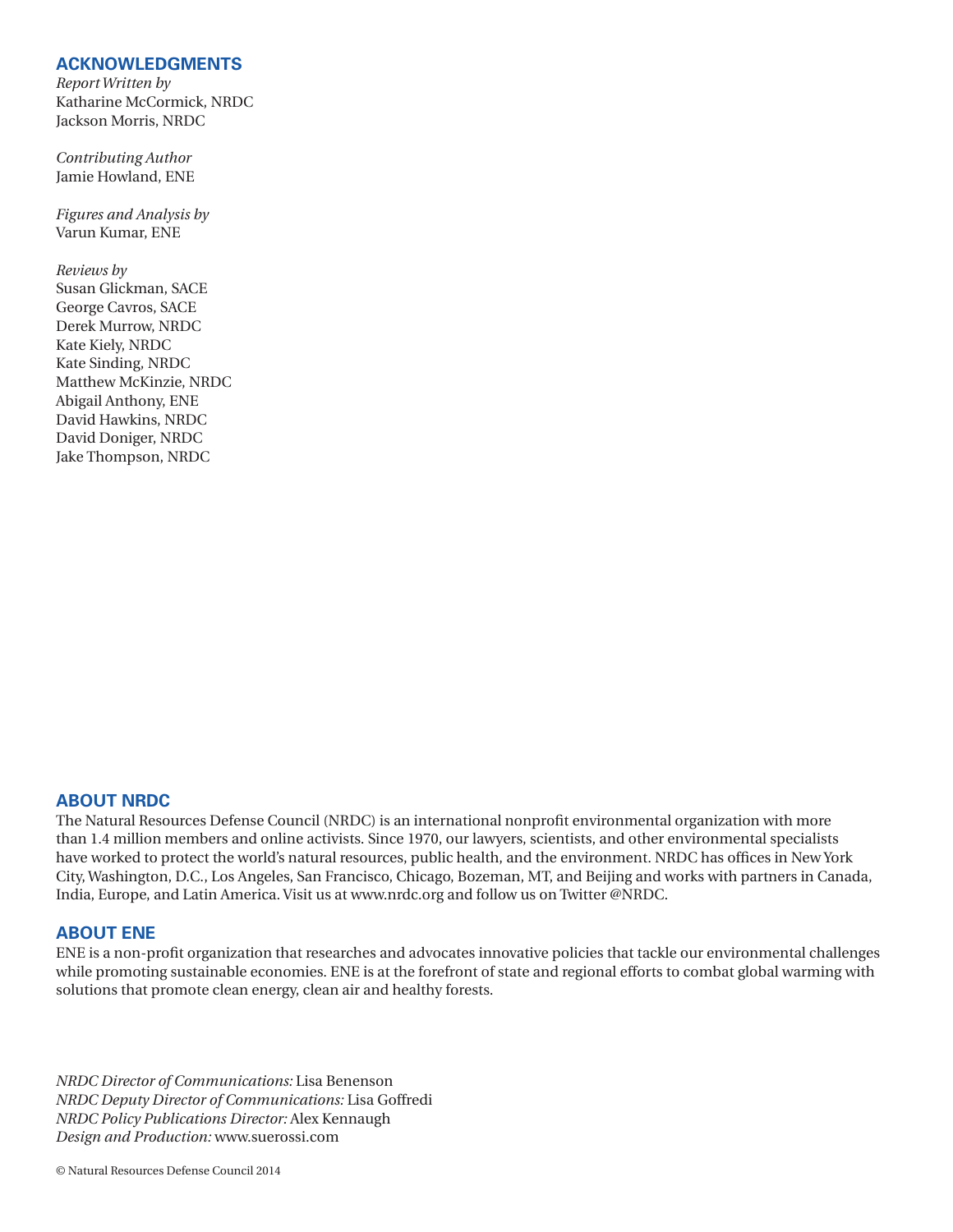On June 2, 2014, the U.S. Environmental Protection Agency (EPA) announced the Clean Power Plan, which establishes standards for carbon emissions from existing power plants. Despite its significant contribution to the climate change that threatens Florida's infrastructure and economy, carbon pollution has never before been limited by the EPA, unlike co-pollutants sulfur and mercury. Under the Clean Power Plan, each state is required to reduce the carbon intensity of its power fleet between 2020 and 2030. This report aims to examine Florida's electricity sector, past resource allocations, and various paths the state may follow to comply with the Clean Power Plan.

In 2012, Florida's power sector emitted about 1,200 pounds of carbon dioxide pollution for every megawatt-hour (MWh) of electricity produced. For the sources that will be affected by the Clean Power Plan, this amounts to 108 million metric tons, equal to the yearly pollution from more than 22 million cars.<sup>1</sup> Given the Clean Power Plan's current proposed targets, Florida would be required to reduce the intensity of its electricity resources (including resources provided by demand-side energy efficiency measures) to 740 pounds per MWh. The state may decide how to achieve these reductions, using any measures it chooses to reduce fossil power plant carbon pollution. Florida can choose measures best suited to its resources and economy and join in multi-state/regional compliance approaches.

The EPA based each state's target on a limited set of actions, or "building blocks." These included: (1) reducing statewide demand for electricity through efficiency programs; (2) adding renewable energy like solar and wind; (3) running gas plants—which emit less carbon and other air pollutants more frequently; (4) improving the efficiency of existing coal plants. But, as mentioned above, states are free to pursue these or any other measures as long as their plan demonstrates that it can achieve the assigned target.

The overall costs—and net benefits—of complying with the Clean Energy Plan will be driven by Florida's choices in drafting and submitting its state plan to EPA. In a directly related proceeding currently before the Florida Public Service Commission (PSC), these very questions are being deliberated on, with the state's major utilities proposing to drastically reduce already anemic energy efficiency programs and, instead, saddle consumers with the bill for massive new investments in fossil fuel infrastructure. The outcomes of that case will have a direct bearing on Florida compliance.<sup>2</sup>

Florida can seize the opportunity presented by the EPA's Clean Power Plan to respond to the challenge of climate change while taking advantage of its renewables and efficiency potential. By crafting a plan that finally begins to capture these untapped resources at the appropriate pace, Florida can create jobs, promote innovation in nascent industries, and become more resilient through the diversification of its energy system.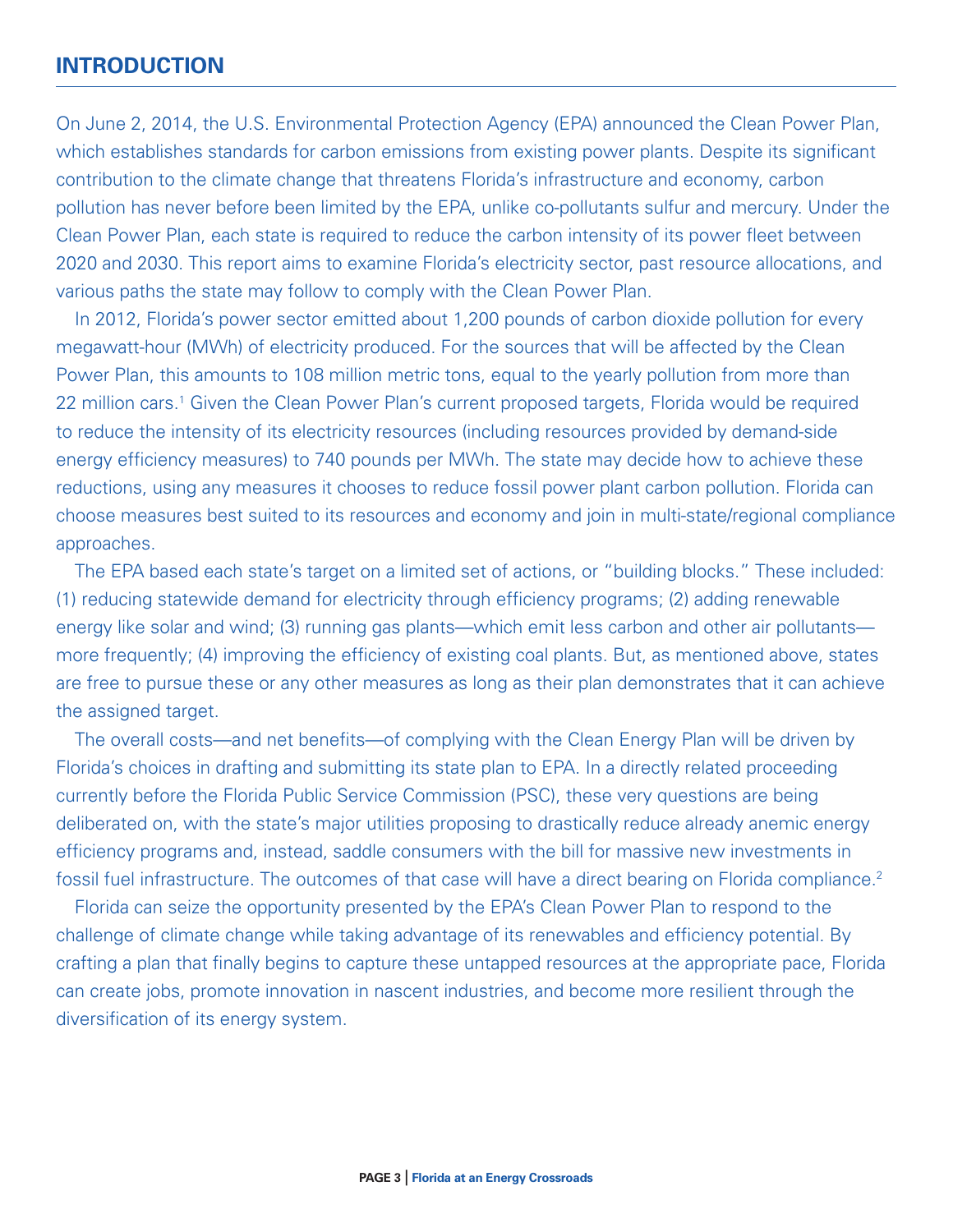## **Florida's electric system: an overview**

With extensive use of air conditioning during hot summer months and electric heating during the winter months, the average Florida household spends \$1,900 every year on electricity—40 percent more than the U.S. average.<sup>3</sup> As shown in Figure 1, most of this electricity is generated from natural gas, which accounted for 62 percent of Florida's generation in 2013; the rest is generated from coal (21 percent), nuclear (12 percent), renewables (2.2 percent), and other resources including oil (2.8 percent).4

Although coal only makes up 21 percent of generation, it also emits a greater amount of carbon pollution than other energy sources: in 2012, 44.6 percent of the 120 million tons of carbon pollution from the state's power sector came from coal-burning units.<sup>5</sup> Between 2005 and 2012, Florida's power plants reduced their total emissions by 19 percent, primarily because of a general trend of switching from oil to natural gas, but also because of the retirement of some small coal plants. The recession also precluded some load growth, which kept emissions from increasing. Growth that has occurred since has been offset by the move to natural gas and the coal retirements.

Most of Florida's electricity is generated from natural gas. However, the fact that most of the state is bordered by water means that hurricanes and other natural disasters

increase the risk of disruption in the natural gas delivery infrastructure. These extreme weather disruptions and a dependence on limited pipeline infrastructure through neighboring states mean that Florida remains reliant on oilfired units for backup during short but critical periods. The historic price volatility of natural gas is another risk factor. In stark contrast, demand side investments in energy efficiency face none of these infrastructure and economic challenges. In fact, they reduce the need for more costly—and vulnerable investments in pipelines and new fossil generation.

Nuclear power generation has remained relatively steady after decreasing in 2009 following the long-term shutdown and eventual retirement of a plant located outside of Tampa.

There were more than 1,378 renewable energy projects in Florida in 2013, generating enough energy to power more than 17,000 homes.<sup>6</sup> However, renewable energy still accounted for less than 3 percent of Florida's generation capacity in 2012, despite the fact that about 165,000 gigawatt hours (GWh)— more than 70 percent of the state's energy needs—could be met through solar photovoltaic (PV) installations (on rooftops and ground) alone.7 In fact, the Sunshine State's largest utility, Florida Power & Light, generates less than 1 percent of their power from solar.8

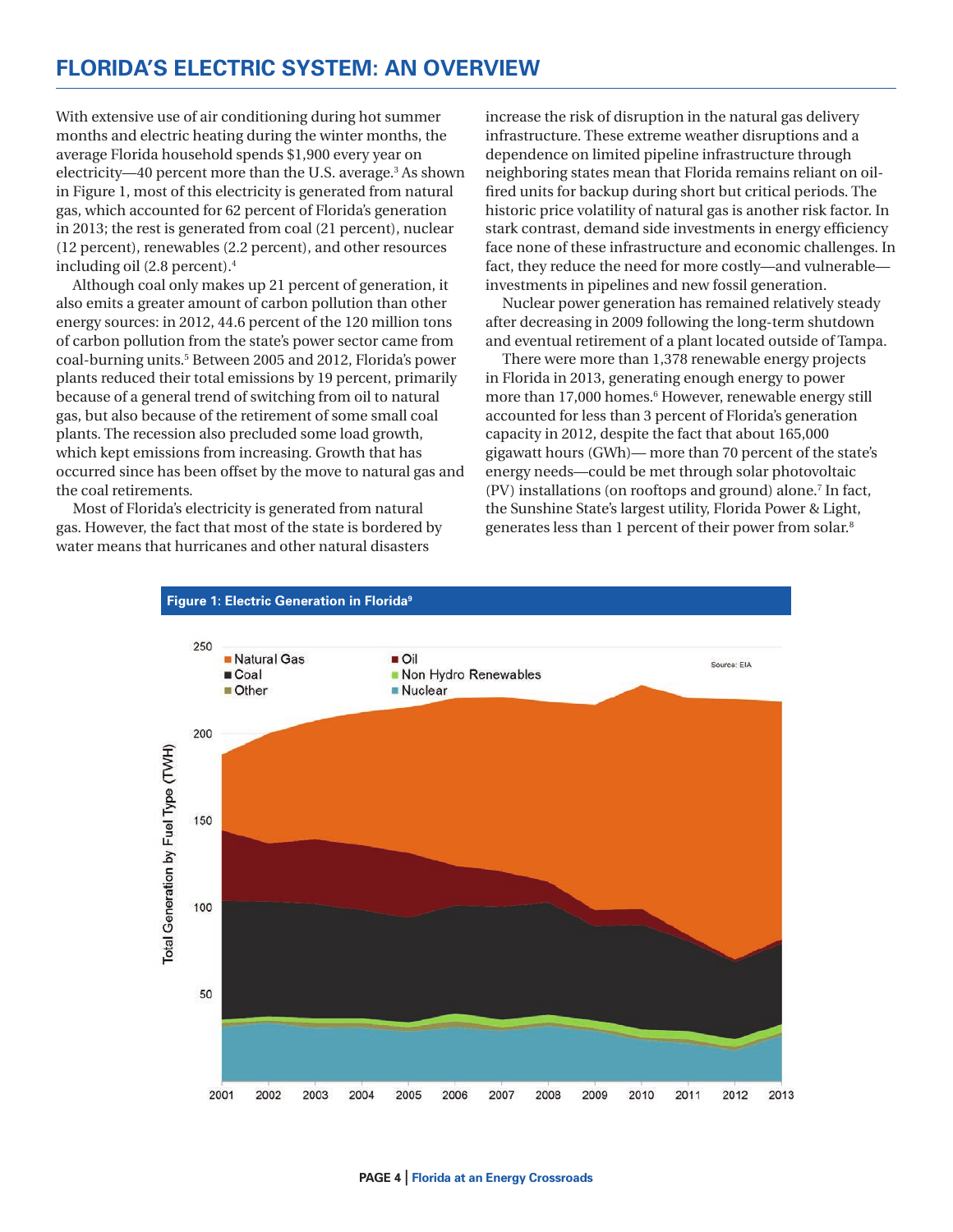## **Resource Choices, Costs and Emissions**

Figure 2 illustrates the range of costs for generating electricity including both the cost of building and operating the facility—for a variety of technologies. It is clear that energy efficiency is the lowest cost resource and that renewable technologies are becoming increasingly cost-competitive with traditional generation.



## **Florida Spending on Fossil Fuels**

Spending on fossil fuels in Florida has been on an upward trend, which was interrupted by lower prices in 2009 and 2010 and increased fuel switching from oil to natural gas for electric generation.

### **Figure 3. Annual total spending trends**

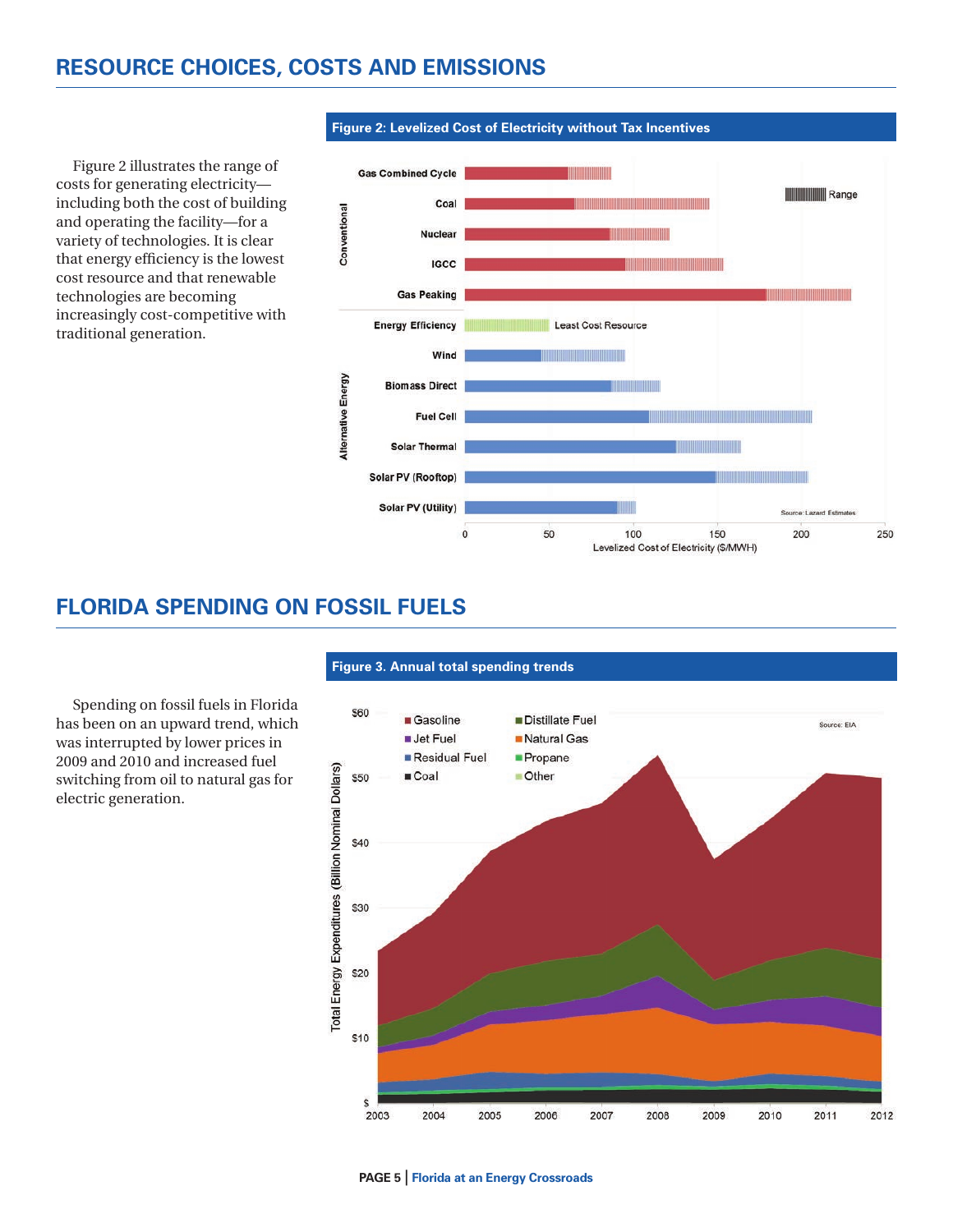### **Figure 4. Electric spending on fossil fuels**

The overall cost of electric generation has been falling in Florida due to fuel switching to lower cost natural gas.



### **Figure 5: Spending in 2012 on electric supply vs. efficiency**



difference in both the cost and amount of traditional generation that is purchased as compared to energy efficiency. Efficiency is the lower cost resource. Replacing electric generation with as much cost-effective efficiency as possible lowers overall energy costs.

Figure 5 illustrates the dramatic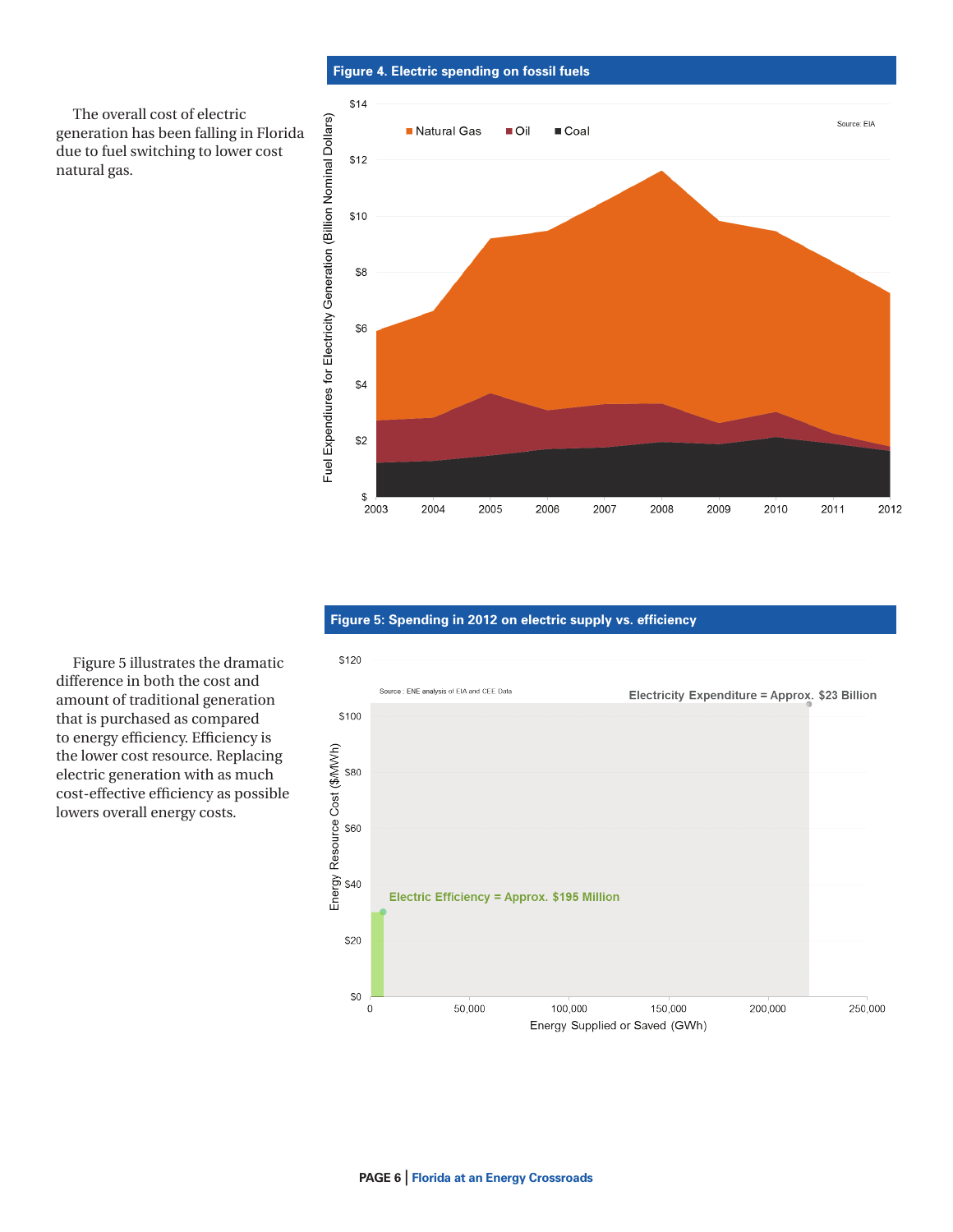## **Efficiency Program & Investment Opportunity**







**PAGE 7** | **Florida at an Energy Crossroads**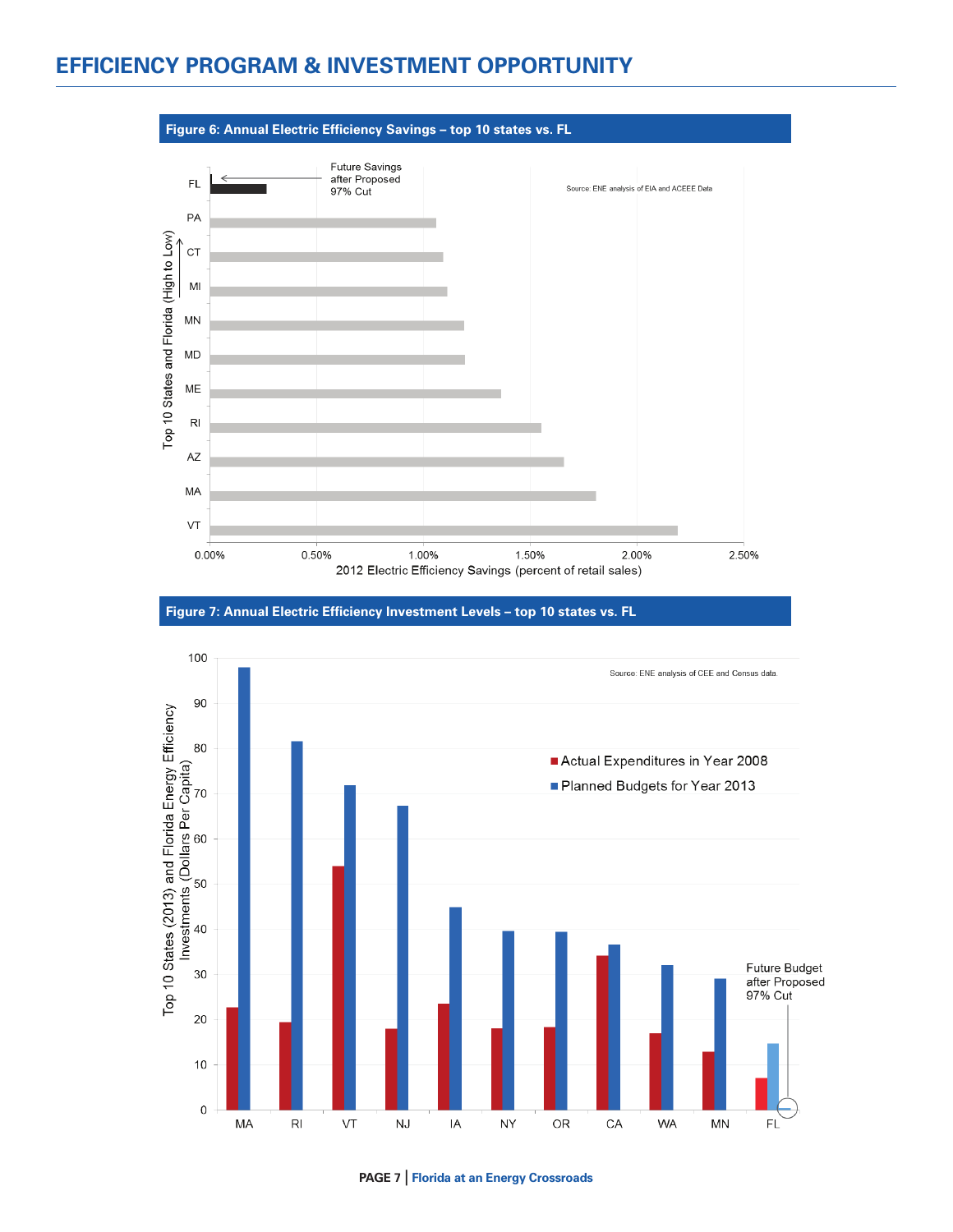## **Rates vs. Bills**

Increased implementation of energy efficiency in Florida would allow households and businesses to save money on their electricity bills by reducing overall demand and the costs associated with electricity generation. Efficiency, the least expensive resource that Florida has (see Figure 2), allows for cost-effective emission reductions in Florida's electric system without risking system reliability.<sup>10</sup> Reducing demand will result in older, less efficient plants with high emission rates running less frequently and fewer new plants being built. Utility efficiency programs are funded by consumers in the short term, but as illustrated by historical data and countless analyses—including most recently in a report by the Analysis Group—consumers can expect any increases in electricity rates to be more than offset by lower bills because of lower usage, as well as lower electricity prices in wholesale power markets.<sup>11</sup>

As we continue to grow our economy and recover from the recession, and as our world becomes increasingly technologically advanced, old systems will be replaced with electric ones, such as our automobiles, stoves, and manufacturing processes, requiring increasing amounts of electricity. Even if electricity prices were held constant, high demand would lead to higher bills for Florida households and businesses. By stabilizing or lowering demand, energy efficiency can help to keep bills low and postpone and, in some instances, eliminate the need to build new centralized power plants, while also reducing emissions and driving economic growth.

## **Recent Resource Choices in Florida**

Building codes, appliance efficiency standards, customer education, demand-side energy efficiency programs, and more have all reduced Florida's need for electricity since the passage in 1980 of the Florida Energy Efficiency and Conservation Act (FEECA), which directs the Florida Public Service Commission to set goals for peak demand and annual energy consumption reductions.12

Efficiency programs in Florida have already seen some modest gains. By 2022, electric customers are expected to avoid 14,500 GWh with existing programs.13 Florida's investorowned utilities performed more than 206,000 residential audits in 2012 (about 3 percent of residential customers), offered more than 100 programs to help households and businesses conserve energy, and invested more than \$387 million in efficiency programs (or about 1 percent of utility revenues). $^{14}$ 

### **Energy Efficiency**

Photo by Rick Reinhard, Bread for the World, under Creative Commons http://www.flickr.com/photos/ [breadfortheworld/4132086792/](http://www.flickr.com/photos/breadfortheworld/4132086792/)

### Number of Customers Retail Energy Sales 30% 26 43% Percent Growth From 2003 25% 20% 15.86% 15%  $11.36$ <sup>6</sup>  $10%$ 5%  $0.65$  $0%$ 2012 2016 2018 **AUCC** 2005 2006 2008 2009 2010 2013 2014 2015 2019 2022 2003 2017 2020 2007  $2011$ 2021 Actual Projected

### **Figure 8: State of Florida – Customer and Retail Energy Sale Growth since 200315**

**PAGE 8** | **Florida at an Energy Crossroads**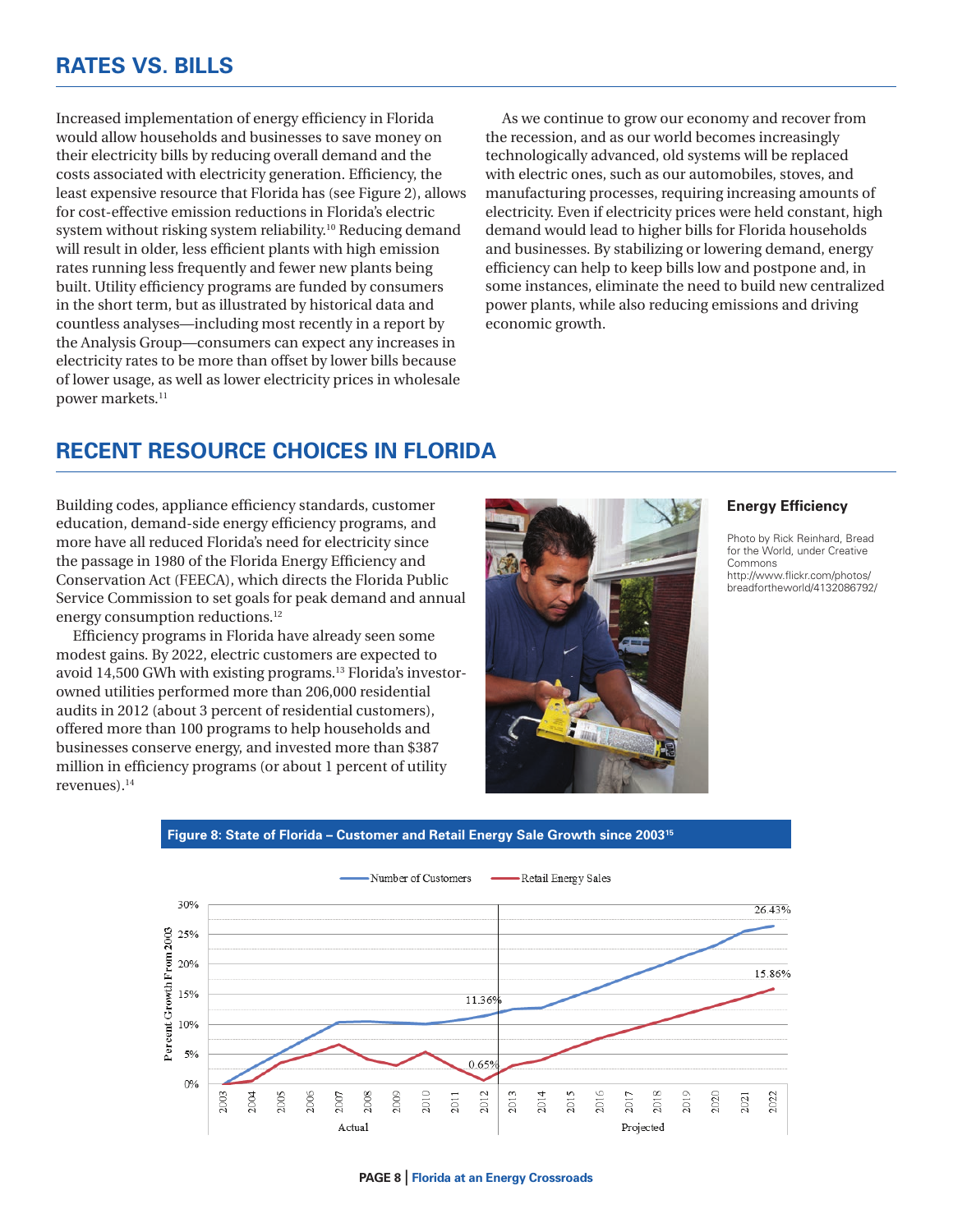However, Florida has not yet begun to scratch the surface. A vast reservoir of cost-effective energy efficiency potential remains untapped. While the efficiency programs of some utilities exceeded their demand and energy savings goals in every category in 2012, four major utilities had lower-thanexpected customer participation.16 Those programs, plus a Florida building code, updated in 2008, that requires more efficiency in new buildings and a 2006 standard that reduces the electricity needed in air conditioners, will help to reduce summer peak demand to a projected 9,200 MWh below business-as-usual by 2022 and annual energy consumption to 14,500 GWh lower.<sup>17</sup> Nonetheless, energy demand is expected to increase over time (Figure 8)—demand that can be met through energy efficiency. Ensuring a prominent role for energy efficiency will both help Florida comply with its Clean Power Plan emissions reductions requirements and maintain reliability, while also helping households and businesses spend less on their monthly electricity bills.

Despite the evidence that there remains a large volume of untapped cost-effective efficiency that could meet system needs at a much lower cost than the alternatives, Florida utilities have proposed slashing their energy efficiency savings targets by 97 percent in a case currently before the Florida Public Service Commission.18

### **The Florida Energy Efficiency and Conservation Act**

requires the Florida Public Service Commission to set "appropriate" conservation goals, including energy efficiency goals, for the state's biggest power companies. Proceedings are held at least every five years to set goals for a ten-year period. During this year's proceeding, the state's biggest power companies have proposed dramatic rollbacks in energy savings relative to their current goals. Given the current relatively weak performance of Florida's big power companies in helping customers reduce energy use, approval of the further rollbacks will lock-in very weak goals at a time when the state could ramp up its efficiency programs to costeffectively reduce carbon pollution.



Photo by U.S. Department of Energy, under public domain <http://energy.gov/energysaver/articles/thermographic-inspections>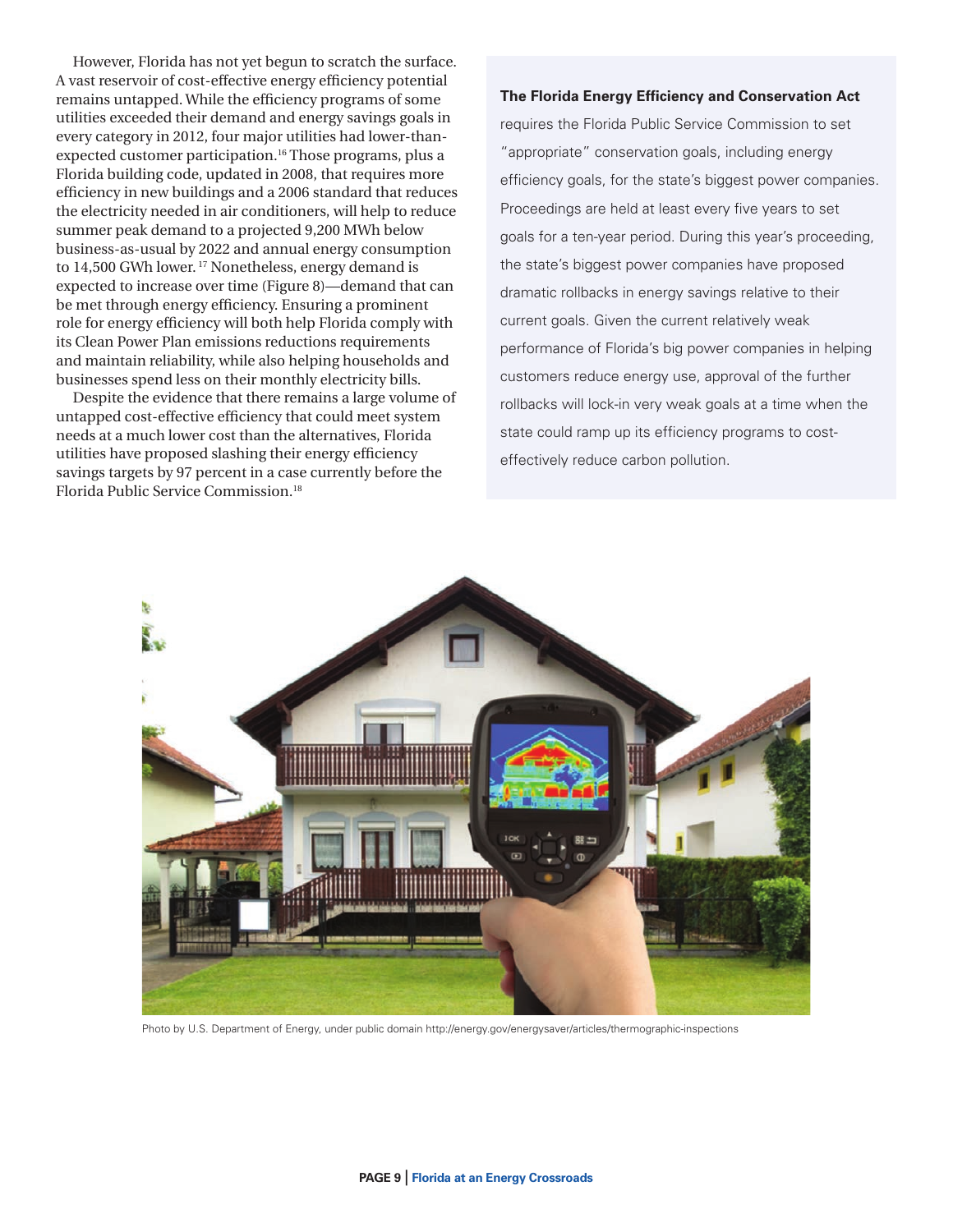Florida Power and Light (FPL) operates two nuclear power plants in Florida at Turkey Point Nuclear Generating Station, 25 miles south of Miami, and at St. Lucie Nuclear Power Plant located further north along Florida's Atlantic Coast near Port St. Lucie. In 2012, the capacity of the four nuclear reactors at these plants was 3,316 MW.19 Between 2012 and 2022, no new nuclear reactors are expected to be built in Florida, though FPL has just completed a five-year program that added a total of 509 MW to its four reactors through substantial power uprates.20 When the U.S. Nuclear Regulatory Commission (NRC) approves a power uprate at a nuclear reactor, NRC licenses the reactor to operate at increased power output after upgrading plant systems and components. With these power uprates at St. Lucie units 1 and 2 and Turkey point units 3 and 4 now complete, Florida's nuclear capacity is expected to remain relatively steady at 3,573 MW, or about 7 percent of the state's total electric capacity between 2012 and 2022. In 2013, FP&L's four reactors supplied 26,536 GWh of electricity, which included a lower capacity factor for Turkey Point Unit 4 for completion of the power uprate early that year.<sup>21</sup>

The construction of new nuclear reactors in Florida is highly uncertain. In February 2013, Duke Energy announced its decision to permanently retire Florida's Crystal River Nuclear Plant due to the earlier discovery of failures in the reactor's containment building.<sup>22</sup> A nuclear reactor's containment building is intended block the release of radioactivity to the environment in the event of a nuclear accident. Duke Energy also cancelled a new nuclear reactor project in July of that year in Levy County. The cost to Florida ratepayers from Crystal River and Levy could exceed \$3 billion.<sup>23</sup>

In May of this year, FPL received approval by the Florida governor to build two new nuclear reactors at its Turkey Point plant.24 However, construction cannot begin on Turkey Point units 6 and 7 until FPL receives a combined construction and operating license from the NRC, not expected before 2022. Notably, Turkey Point has been at risk of shutting down this summer due to rising water temperatures and severe algae blooms in cooling canals at the nuclear power plant, heightening concerns over environmental damage to Biscayne Bay just from the two existing reactor units.<sup>25</sup>

While the eventual price tag of building these plants—or whether they will be built at all—is still unknown, the cost of producing electricity from new nuclear plants is generally predicted to be higher than efficiency, natural gas, or wind, as shown in Figure 2, above. In general, the outlook for nuclear energy is quite negative due to several contributing factors summarized in a recent essay by former NRC Commissioner Peter Bradford: "abundance of natural gas, lower energy demand induced by the 2008 recession, increased energyefficiency measures, nuclear's rising cost estimates, and the accident at the Fukushima Daiichi Nuclear Power Station further diminished prospects for private investment in new US nuclear plants. Without additional and significant governmental preferences for new nuclear construction, market forces will all but phase out the US nuclear fleet by midcentury."26 This generally negative outlook for new nuclear reactor construction would likely be compounded in Florida by public resistance to additional nuclear units due to ratepayer costs from Crystal River and Levy, and from concerns over severe storm and sea level rise impacts on reactor safety.

## **Natural Gas**

Natural gas is the dominant generating fuel in Florida. In 2012, there were a total of 58,189 MW of capacity available from existing power plants in Florida. This is expected to grow to 66,143 MW within ten years. Natural gas made up 51 percent of that capacity in 2012, a total of 29,646 MW, and produced 65 percent of the state's electricity. According to an annual report that the Florida PSC released exploring Florida's electrical and gas landscape for a ten-year future

period, this is projected to grow to 38,923 MW by 2022, despite a decrease in nationwide gas use by 2025. Generation from these oil-fired plants dropped from 12.3 percent of total load in 2002 to 0.3 percent in 2012, largely replaced by generation from natural gas plants. Oil generation is predicted to further decline to only 0.2 percent of load in 2022.27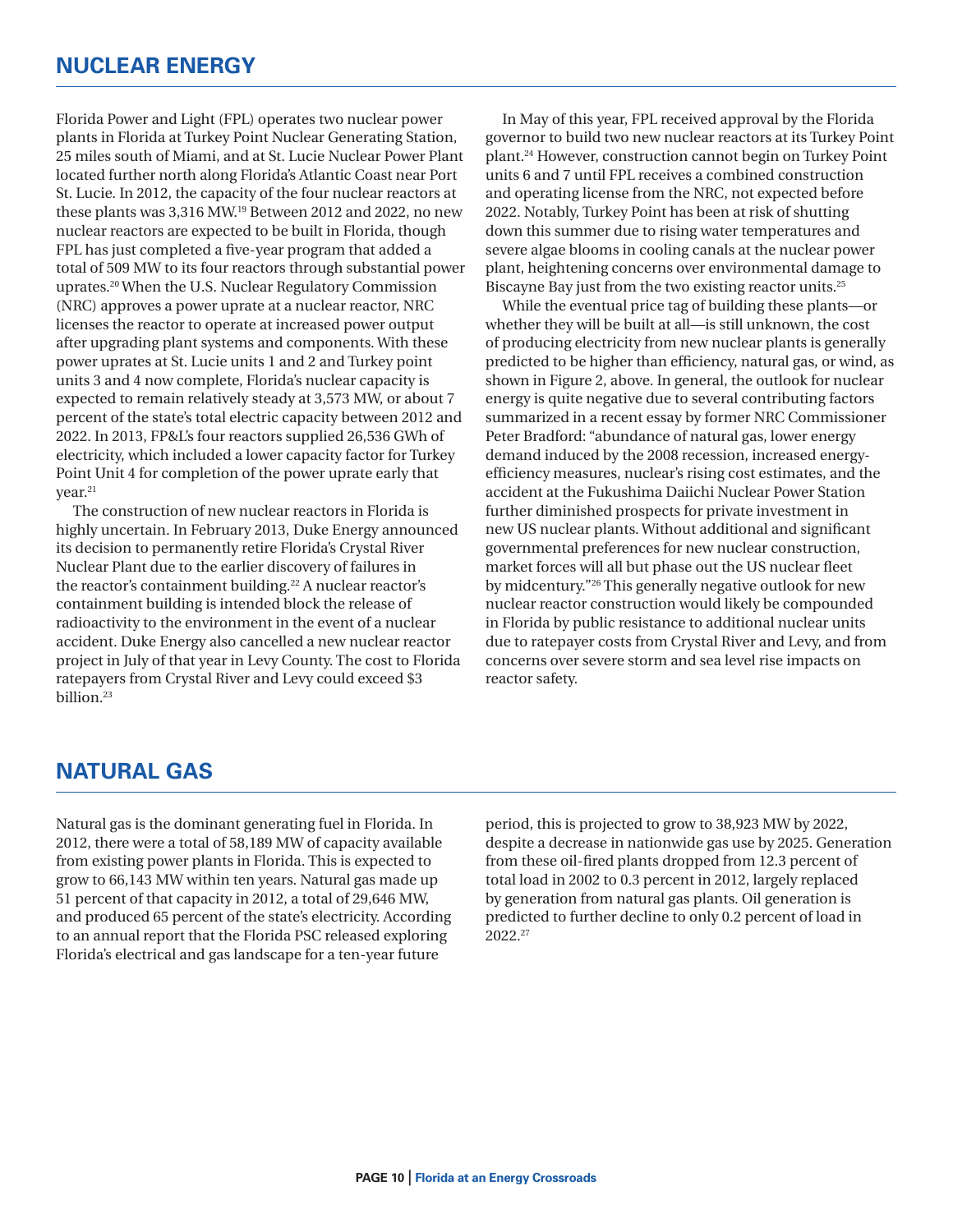### **Figure 9: State of Florida – Natural Gas Usage (History & Forecast)28**



All Other Energy Sources Natural Gas

## **Proposed Generation**

This fall, Duke Energy Florida will begin the process to build a new, combined-cycle natural gas plant in Citrus County to replace the 2,200 MW of power from the retiring Crystal River Nuclear Plant and five-year-old coal-fired units 1 and 2. The plant would bring 1,640 MW online starting in 2018.29

Florida Power & Light, the state's largest utility, has recently completed the second of three new combined-cycle natural gas plants.30 The new plants, Riviera Beach at 1,295 MW and Cape Canaveral at 1,200 MW, have entered commercial service. Both replaced 1960s-era, oil-fired plants.31 The third and final 1,250 MW plant is expected to be placed into service in Port Everglades by June 2016.32 Combined cycle plants such as these are used for baseload power and run frequently. They are more efficient but cost more to build. New gas "peaker" plants are also planned in the coming years. Less expensive to build and less efficient, these are typically used only on hours when electric use is high.

Few Florida residents use gas in their homes, so most do not realize how much they depend on gas as a power generation fuel. Because natural gas is the dominant fuel, the threats to the natural gas delivery infrastructure also pose a threat to power generation. These include the potential for gas line failures and accidents due to weather disruptions, limited storage for natural gas (only two days of supply), and the corresponding risk of price escalation during periods of supply constraint or interruptions. FPL, with 72.6 percent of its system energy from natural gas, has received approval from the Florida Public Service Commission to enter longterm gas transportation contracts on a proposed 600-mile pipeline system to bring more gas into the state.33 The development of underground gas storage facilities, primarily in the southeastern United States, may also provide electric utilities in Florida with more security in their gas supply.34 While these moves may enhance natural gas supply to the state, the historic price volatility of natural gas exposes

customers to potential fuel price spikes from such heavy reliance on natural gas.

In addition, the use of natural gas in Florida has upstream and midstream impacts in other parts of the United States that must be addressed through stronger safeguards and oversight. Although burning natural gas can reduce harmful pollution when it displaces coal in power plants, it is important to note that the extraction of both coal and natural gas is currently resulting in public health threats and pollution that contributes to climate change. Studies have shown dangerous levels of toxic air pollution near fracking sites, and oil and gas extraction have caused smog in rural areas at levels worse than downtown Los Angeles.<sup>35</sup> Oil and gas production have been linked to increased risk of cancer and birth defects in neighboring areas as well as to a risk of increased seismic activity. Constant massive truck traffic associated with large-scale development disrupts communities and creates significant hazards. The millions of gallons of water used in fracking operations not only strain water resources, but end up as vast amounts of contaminated wastewater. Fracking has been reported as a suspected cause in polluted drinking water around the country. And methane—a potent climate change pollutant leaks rampantly throughout the extraction, processing, and distribution of oil and gas.<sup>36</sup>

While Florida has successfully reduced pollution by transitioning to natural gas, it is possible that the state has become overly dependent on a fuel source that may have an unreliable supply, and which carries with it a number of serious impacts associated with its production and distribution. Natural gas plants produce less air pollution than coal and oil-fired plants, and they are cheaper to build and maintain than nuclear plants, but Florida should pursue a more diversified energy portfolio by maximizing its local, nonemitting, and cost-competitive renewable energy and energy efficiency resources.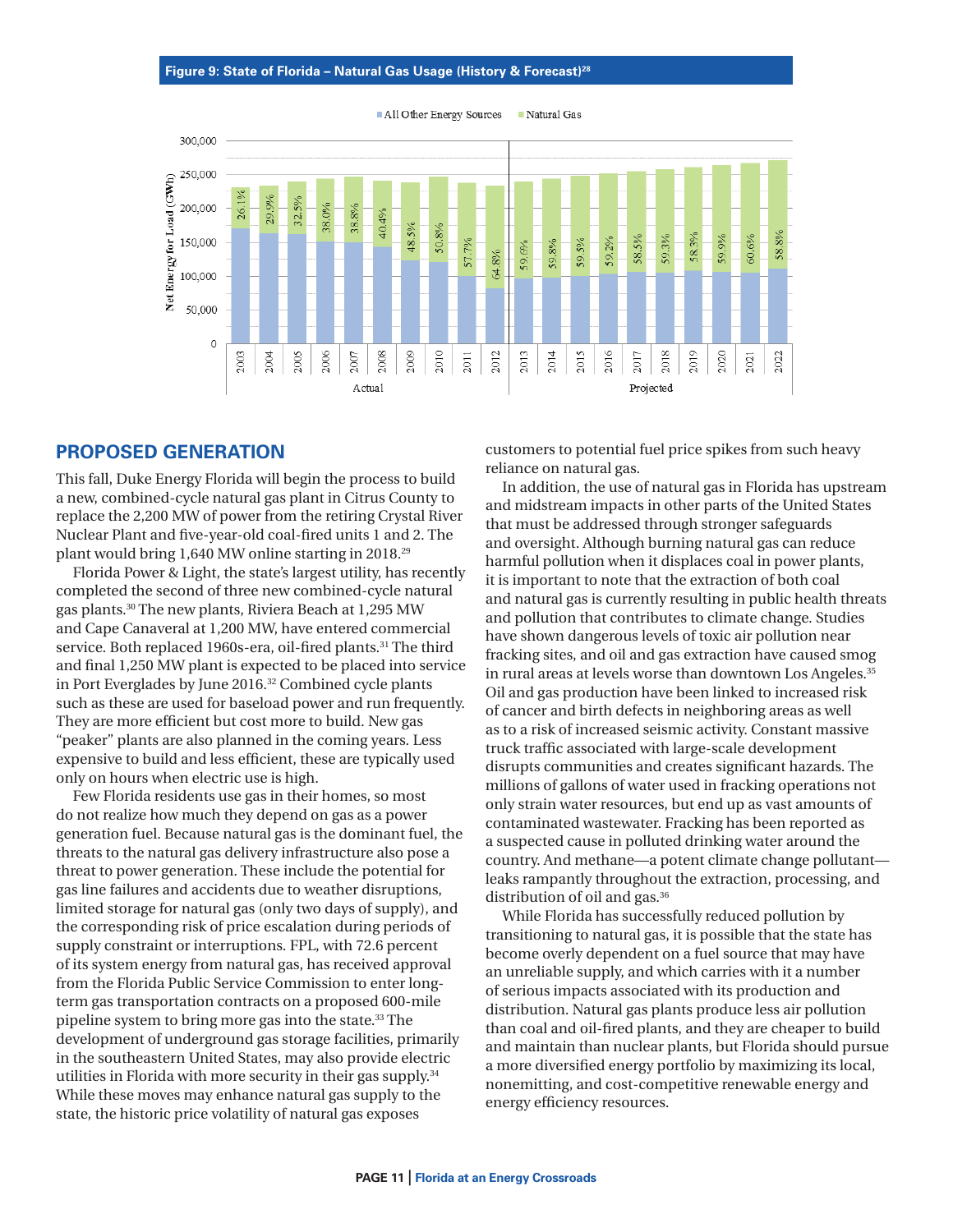There are 1,470 MW of renewable generation currently operating in Florida, with an additional 966 MW planned. One-third of this renewable generation is from municipal solid waste and biomass—the rest comes from waste heat, hydroelectric, landfill gas, and solar.<sup>37</sup> Renewables were only 1.29 percent of generation in 2012—this is projected to fall to 1.23 percent in 2022, as load growth outpaces forecasted renewable growth.38 Renewables still contribute a very small portion of electricity generation in the state, but there is incredible potential for Florida to expand its solar programs and offset the need for polluting generation. Despite this potential, Florida is now in the minority of states that have yet to adopt a Renewable Portfolio Standard, which would encourage the growth of clean energy by requiring utilities to generate a certain percentage of their power from renewable sources.39 Florida lacks many other state-level incentives for advancing clean energy in the state, but did implement net metering in 2008.40

Only about 180 MW of this generation, or about 12 percent, is owned by utilities. The rest is owned by solar firms and utility customers. The latter sector is growing quickly. Net metering, which became effective in 2008, allows a customer to install renewable generation capability, like solar panels, that then offsets the full price of energy from the grid, up to that customer's usage. In 2008, there were 3 MW of renewable capacity installed by utility customers. By 2012, approximately 44 MW of renewable capacity from nearly 5,300 systems had been installed throughout Florida.<sup>42</sup>

Florida's utilities plan to construct or purchase an additional 966 MW of renewable generation over the ten-year planning period. Of the additional capacity, 37 percent is expected to come from solar and 49 percent from biomass.<sup>43</sup> This is progress, but Florida is capable of much more.

According to a study by Lawrence Berkeley National Laboratory and Navigant in 2008, if only 27 percent of residential roofs and 60 percent of commercial ones hosted

**Figure 10: Renewable Generation in 2013 by Resource Type<sup>41</sup>** 



| Table 1 |                      |           |
|---------|----------------------|-----------|
| Year    | <b>Installations</b> | <b>MW</b> |
| 2008    | 577                  | 3         |
| 2009    | 1,625                | 13        |
| 2010    | 2,833                | 20        |
| 2011    | 3,994                | 29        |
| 2012    | 5,296                | 44        |

solar panels, those systems could reach a total of 52,000 MW.44 Even including planned solar generation through 2022 and including all kinds of solar installations (ground, rooftop, utility-scale), solar installations meet less than 1 percent of the state's potential.

## **NRDC Analysis: The Clean Power Plan in Florida**

NRDC asked ICF International to analyze the proposed approach using ICF's proprietary Integrated Planning Model (IPM®) and NRDC's assumptions. Used routinely by both the utility industry and regulators to determine cost-effective ways of meeting electricity needs and assess the effects of regulations, the IPM models the entire electric power sector. It integrates extensive information on power generation, fuel mix, transmission, energy demand, prices of electricity and fuel, environmental policies, and other factors.

For this analysis, NRDC made a series of assumptions about fuel prices, energy demand, and policies as inputs for the IPM. NRDC also assumed that new EPA rules limiting emissions of mercury and other air toxins and further reducing sulfur dioxide and nitrogen oxides would be implemented.

The results from the model show that the proposed approach would begin to modernize and clean up America's electricity sector without significantly changing the nation's electricity bill. This is because energy efficiency programs adopted in response to the incentives created by the approach would cause overall demand to decline by as much as 6 percent between 2012 and 2020, rather than increase by 4 percent.45

Investments in energy efficiency are the lowest-cost compliance pathway—much cheaper than building new power plants or installing pollution control equipment—so including this flexibility significantly reduces overall costs.

Because of the many benefits of energy efficiency, utilities scaled up annual demand-side management program budgets from \$2.7 billion in 2007 to \$6.9 billion in 2012,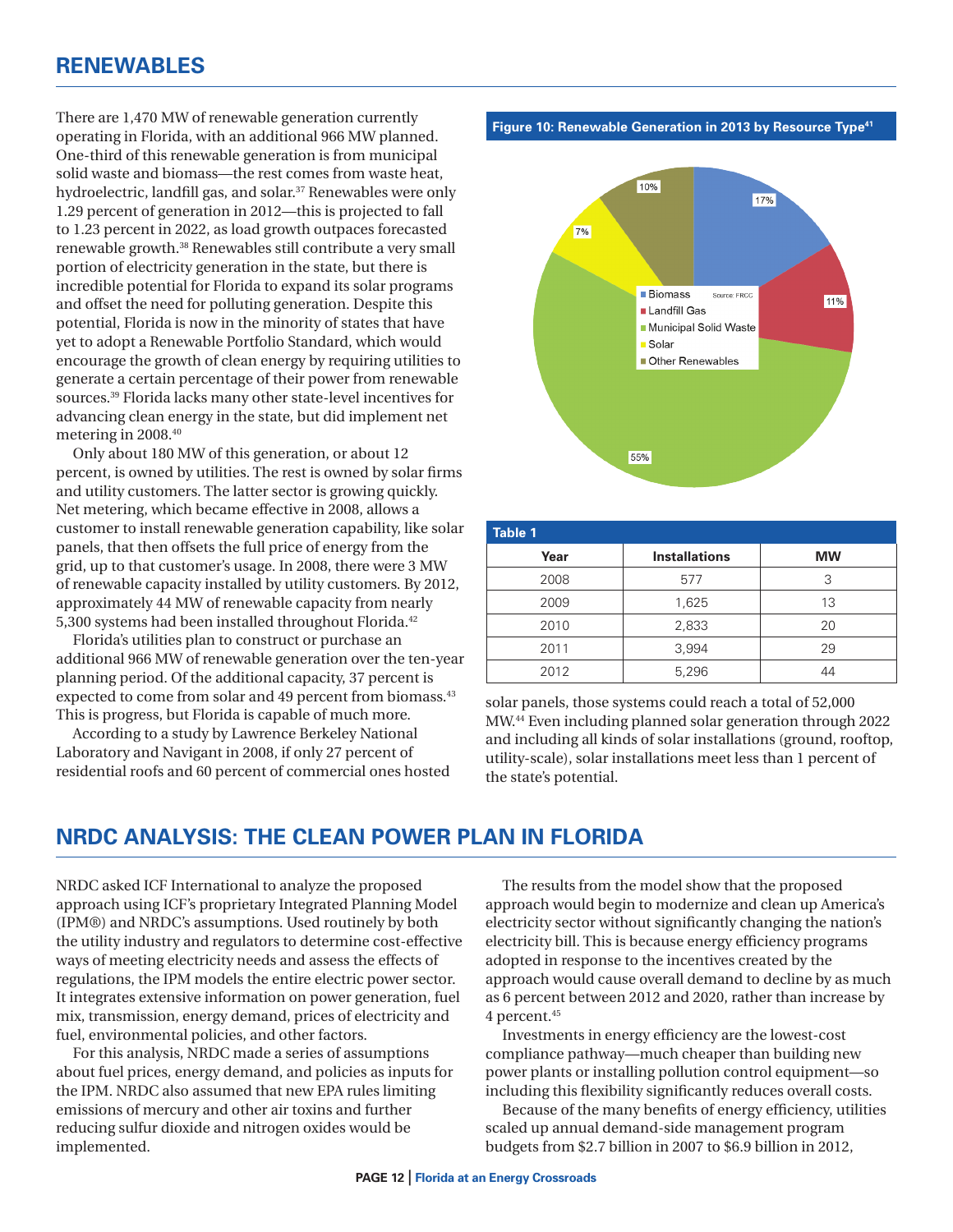with a corresponding increase in energy savings. Efficiency investments reduce the need to build additional power plants and infrastructure, reduce wholesale power prices, and deliver significant bill savings to individuals and businesses.<sup>46</sup>

Because substantial reductions in CO2 can be achieved through energy efficiency without building many new power plants or installing lots of expensive pollution control equipment, the total costs of compliance would be low ranging from no increase (relative to the Reference case) in electricity system costs in the Moderate, Full Efficiency case in 2020, to a net compliance cost of \$14.6 billion in the Ambitious, Constrained Efficiency case.47

In Florida, optimizing energy efficiency to comply with the Clean Power Plan could have a substantial impact. In 2020, the state could:

<sup>n</sup> Create 10,000 new jobs—largely through investments in energy efficiency.

- Trim \$0.30 per month from the average customer's electricity bill.
- $\blacksquare$  Cut carbon pollution by 11.4 million tons every year, equal to the annual emissions of 2.4 million cars.
- Save Florida households \$2 million a month, or \$27 million a year, on their electricity bills.
- $\blacksquare$  Save Florida business interests \$22 million on their electricity bills.48

Because the bulk of investments in energy efficiency focus on making our buildings and homes more efficient, such investments create thousands of jobs that require a broad range of homegrown expertise in industries that have been especially hard hit by the recent recession. There will be greater demand for electricians, heating/air-conditioning installers, carpenters, construction equipment operators, roofers, insulation workers, industrial truck drivers, construction managers, and building inspectors.

## **Conclusion**

Florida is at a crossroads regarding its energy and climate future. Decisions made now by the PSC on energy efficiency programs in the FEECA proceeding—along with other near term policies pursued by the state legislature and governor—will have significant economic and environmental implications for years to come. The good news: Florida has no shortage of cost-effective clean solutions to meet its energy needs while also reducing carbon and other pollution. And under the EPA's proposed Clean Power Plan, states are afforded an almost unprecedented degree of flexibility to meet the standard in a manner that reflects the unique conditions in any given state.

Florida will be required to submit a State Plan in the next few years to demonstrate how it will reduce the carbon emissions rate from its power plant fleet by 38 percent by 2030 from 2012 levels (with an interim target to ensure the state is on track). In its modeling exercise to set these targets, EPA made assumptions about what tools and resources Florida has available to achieve them. Energy efficiency is the lowest cost resource available to help Florida meet this target. The leading states have proven that high levels of energy efficiency can be achieved cost effectively, lowering the energy bills of businesses and residents and driving positive impacts to local economies.

In addition to the compelling economic case for prioritizing energy efficiency, increased energy diversity is an important strategy for Florida as this state is squarely in the cross hairs of climate change. Natural gas infrastructure both pipelines and central power plants—currently makes up a massive share of Florida's electricity supply, and is vulnerable to disruption from severe weather. That severe weather, combined with sea level rise, means that any

strategy Florida pursues should strongly prioritize energy efficiency, thereby reducing consumer need for electricity and making them less vulnerable to those disruptions.

Furthermore, the Clean Power Plan lays out deadlines for carbon reduction in Florida. As distributed resources such as energy efficiency and solar PV can be deployed quickly, they should be preferred in Florida's plan to comply with the carbon reduction target. By comparison, large central stations (particularly new nuclear facilities) can take decades to complete and thus represent a higher degree of risk as part of a compliance plan.

In addition to the flexibility regarding which portfolio of compliance options any given state can pursue, the EPA's proposal also explicitly affords states the option to explore regional approaches for compliance, such as the proven model presented by the Regional Greenhouse Gas Initiative (RGGI). Regional approaches present a number of potential advantages over a single-state plan, including but not limited to: reduced compliance costs for regulated entities (which translates to consumer savings), increased flexibility as the pool of emissions reduction options is expanded across more states, and avoided potential electricity market distortions that could arise under a patchwork differing of state plans. Florida can and should begin outreach to the RGGI states and its neighbors in the Southeast to explore potential multi-state approaches.

Florida's fate rests firmly in its own hands. The question before policymakers is whether to pursue a constructive State Plan that maximizes the job creation, economic development, and emissions reduction potential of energy efficiency and renewable energy, or one that puts the interests of the fossil industry before those of Floridians.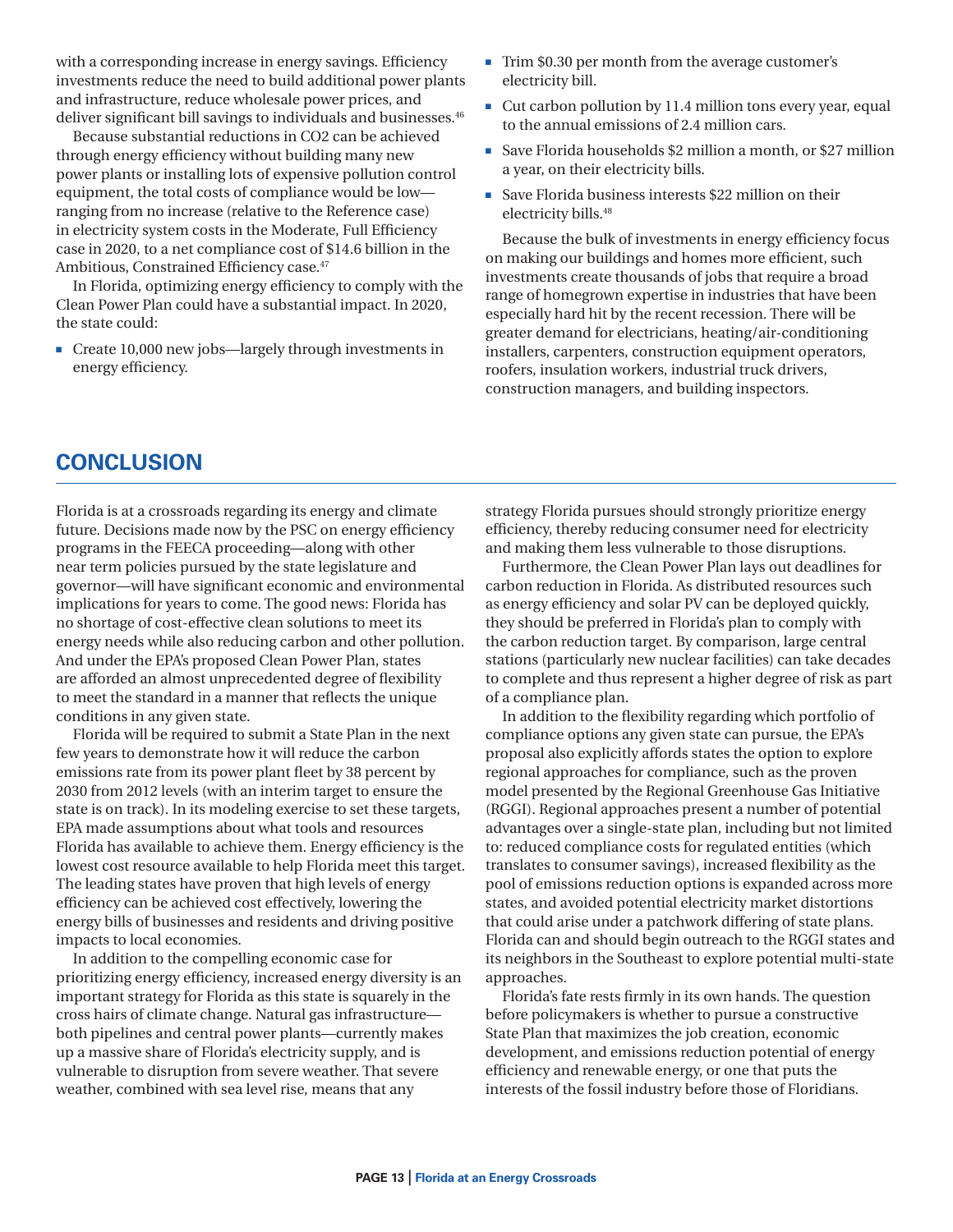## **Endnotes**

1 [Environmental Protection Agency, "Clean Power Plan-States,"](http://cleanpowerplanmaps.epa.gov/CleanPowerPlan/)  [March 27, 2013, cleanpowerplanmaps.epa.gov/CleanPowerPlan/.](http://cleanpowerplanmaps.epa.gov/CleanPowerPlan/)

2 Florida Public Service Commission (FPSC), "Docket 130199 -- Commission review of numeric conservation goals (Florida Power & Light Company)," [www.psc.state.fl.us/dockets/cms/](http://www.psc.state.fl.us/dockets/cms/docketdetails2.aspx?docket=130199) [docketdetails2.aspx?docket=130199](http://www.psc.state.fl.us/dockets/cms/docketdetails2.aspx?docket=130199). (Accessed August 1, 2014).

3 U.S. Energy Information Administration (EIA), "Florida State Energy Profile," [March 27, 2014, www.eia.gov/state/print.cfm?sid=FL.](file:///C:\Users\kmccormick\AppData\Local\Microsoft\Windows\Temporary%20Internet%20Files\Content.Outlook\EKLRXE8X\March%2027,%202014,%20www.eia.gov\state\print.cfm%3fsid=FL)

4 *Ibid*.

5 Powell, Neil, "Power sector  $CO<sub>2</sub>$  emissions are down from 2005, but edged up in 2013," SNL Financial, June 04, 2014, www.snl.com/ InteractiveX/ArticleAbstract.aspx?id=28273290.

6 The White House Office of the Press Secretary, "Fact Sheet: What Climate Change Means for Florida and the Southeast and Caribbean, White House Office of the Press Secretary," May 6, 2014, [www.whitehouse.gov/sites/default/files/docs/state-reports/FLORIDA\\_](http://www.whitehouse.gov/sites/default/files/docs/state-reports/FLORIDA_NCA_2014.pdf) [NCA\\_2014.pdf](http://www.whitehouse.gov/sites/default/files/docs/state-reports/FLORIDA_NCA_2014.pdf).

7 Navigant Consulting, Inc. "Florida Renewable Energy Potential Assessment," prepared for the FPSC, November 24, 2008, [www.psc.](http://www.psc.state.fl.us/utilities/electricgas/renewableenergy/Full_Report_2008_11_24.pdf) [state.fl.us/utilities/electricgas/renewableenergy/Full\\_Report\\_2008\\_11\\_24.](http://www.psc.state.fl.us/utilities/electricgas/renewableenergy/Full_Report_2008_11_24.pdf) [pdf.](http://www.psc.state.fl.us/utilities/electricgas/renewableenergy/Full_Report_2008_11_24.pdf)

8 Florida Power & Light, "Providing Clean, Affordable Electric Service," Florida Power & Light, www.fpl.com/environment/plant/power\_plant\_ projects.shtml. (Accessed August 1, 2014.)

9 EIA, "Petroleum's share of Florida's electric generation mix dwindles as natural gas grows," EIA, December 18, 2013, [www.eia.gov/](http://www.eia.gov/todayinenergy/detail.cfm?id=14251) [todayinenergy/detail.cfm?id=14251](http://www.eia.gov/todayinenergy/detail.cfm?id=14251).

10 Tierney, Susan, "Greenhouse Gas Emission Reductions From Existing Power Plants: Options to Ensure Electric System Reliability," Analysis Group, May 2014, [www.analysisgroup.com/uploadedFiles/](http://www.analysisgroup.com/uploadedFiles/Publishing/Articles/Tierney_Report_Electric_Reliability_and_GHG_Emissions.pdf) [Publishing/Articles/Tierney\\_Report\\_Electric\\_Reliability\\_and\\_GHG\\_](http://www.analysisgroup.com/uploadedFiles/Publishing/Articles/Tierney_Report_Electric_Reliability_and_GHG_Emissions.pdf) [Emissions.pdf](http://www.analysisgroup.com/uploadedFiles/Publishing/Articles/Tierney_Report_Electric_Reliability_and_GHG_Emissions.pdf).

11 Hibbard, Paul, et al. ""The Impacts of the Green Communities Act on the Massachusetts Economy," Analysis Group, March 4, 2014, [www.](http://www.analysisgroup.com/uploadedFiles/Publishing/Articles/Analysis_Group_GCA_Study.pdf) [analysisgroup.com/uploadedFiles/Publishing/Articles/Analysis\\_Group\\_](http://www.analysisgroup.com/uploadedFiles/Publishing/Articles/Analysis_Group_GCA_Study.pdf) [GCA\\_Study.pdf](http://www.analysisgroup.com/uploadedFiles/Publishing/Articles/Analysis_Group_GCA_Study.pdf).

12 The Commission will update those goals by the end of 2014. FPSC, "2013 Ten-Year Site Plans for Florida's Electric Utilities," October 2013.

13 *ibid*.

14 FPSC, "Annual Report on Activities Pursuant to the Florida Energy Efficiency and Conservation Act," FPSC, February 2014, [www.psc.state.](http://www.psc.state.fl.us/publications/pdf/electricgas/FEECA2014.pdf) [fl.us/publications/pdf/electricgas/FEECA2014.pdf;](http://www.psc.state.fl.us/publications/pdf/electricgas/FEECA2014.pdf) ACEEE, Spendings and Savings Tables for 2013, [database.aceee.org/sites/default/files/docs/2013](http://database.aceee.org/sites/default/files/docs/2013-spending-savings-tables.pdf) [spending-savings-tables.pdf.](http://database.aceee.org/sites/default/files/docs/2013-spending-savings-tables.pdf)

15 FPSC, "2013 Ten-Year Site Plans for Florida's Electric Utilities," FPSC, October 2013.

16 FPSC, "Annual Report on Activities."

17 *ibid*.

18 Koch, Thomas, Direct Testimony, Docket No. 130199, Exhibit TRK-7, April 2, 2014.

19 International Atomic Energy Agency, "The Database on Nuclear Power Reactors," [www.iaea.org/PRIS/](http://www.iaea.org/PRIS/). (Accessed August 1, 2014.)

20 Clark, Cammy, "FPL gets overhauled nuclear reactor online at Turkey Point," Miami Herald, April 17, 2013. www.miamiherald. com/2013/04/17/3349671/fpl-gets-overhauled-nuclear-reactor.html.

International Atomic Energy Agency, "The Database on Nuclear Power Reactors.

22 Duke Energy, "Crystal River Nuclear Plant," Duke Energy, [www.](http://www.duke-energy.com/power-plants/nuclear/crystal-river.asp) [duke-energy.com/power-plants/nuclear/crystal-river.asp.](http://www.duke-energy.com/power-plants/nuclear/crystal-river.asp) (Accessed August 1, 2014.)

23 Penn, Ivan, "Duke Energy to Cancel Proposed Levy County Nuclear Plant," Tampa Bay Times, August 1, 2013, www.tampabay.com/news/ business/energy/duke-energy-to-cancel-proposed-levy-county-nuclearplant-fasano-says/2134287.

24 World Nuclear News, "Turkey Point expansion gets Florida state approval," World Nuclear News, May 14, 2014, www.world-nuclear-news. org/NN-Turkey-Point-expansion-gets-Florida-state-approval-1405141.html.

25 Staletovich, Jeremy, "Hot Cooling Canals Threaten Shutdown of Turkey Point Nuclear Power Plants," *Miami Herald*, July 16, 2014, www. miamiherald.com/2014/07/16/4239899/hot-weather-threatens-cooling. html.

26 Bradford, Peter A. "How to close the US nuclear industry: Do nothing." *Bulletin of the Atomic Scientists*, 69.2 (2013): 12-21.

27 FPSC, "2013 Ten-Year Site Plans for Florida's Electric Utilities." 28 *Ibid*.

29 Danenhower, Heather, "Open house scheduled on proposed combined-cycle natural gas plant in Citrus County, Fla.," Duke Energy, June 16, 2014, www.duke-energy.com/news/releases/2014061601.asp.

30 FPSC, "2013 Ten-Year Site Plans for Florida's Electric Utilities."

31 Federico, Lillian, "Florida PSC Commissioner to meet with RRA clients in NYC," SNL Financial, April 16, 2014.

32 Florida Department of Environmental Protection, "Technical Evaluation & Preliminary Determination," April 2012, [www.dep.state.fl.us/](file:///C:\Users\kmccormick\AppData\Local\Microsoft\Windows\Temporary%20Internet%20Files\Content.Outlook\EKLRXE8X\www.dep.state.fl.us\air\emission\construction\port_everglades\Draft%200110036-010-AC%20-%20TEPD.PDF) [air/emission/construction/port\\_everglades/Draft%200110036-010-AC%20](file:///C:\Users\kmccormick\AppData\Local\Microsoft\Windows\Temporary%20Internet%20Files\Content.Outlook\EKLRXE8X\www.dep.state.fl.us\air\emission\construction\port_everglades\Draft%200110036-010-AC%20-%20TEPD.PDF) [-%20TEPD.PDF](file:///C:\Users\kmccormick\AppData\Local\Microsoft\Windows\Temporary%20Internet%20Files\Content.Outlook\EKLRXE8X\www.dep.state.fl.us\air\emission\construction\port_everglades\Draft%200110036-010-AC%20-%20TEPD.PDF).

33 Sullivan, Sean, "The Hot South: Regulatory delays, public fears threaten new gas infrastructure," SNL Financial, April 15, 2014.

34 Hand, Mark, "Fla. Utilities assess options as gas surges to nearly 65% of generation load," SNL Financial, November 07, 2013.

35 NRDC, "Risky Gas Drilling Threatens Health, Water Supplies," NRDC, [www.nrdc.org/energy/gasdrilling/](http://www.nrdc.org/energy/gasdrilling/). (Accessed August 4, 2014)

36 *Ibid*.

37 FPSC, "2013 Ten-Year Site Plans for Florida's Electric Utilities."

38 Florida Reliability Coordinating Council, "2013 Regional Load & Resource Plan," FPSC, July 2013, www.psc.state.fl.us/utilities/ electricgas/docs/FRCC\_2013\_Load\_Resource\_Plan.pdf.

39 Navigant Consulting, Inc. "Florida Renewable Energy Potential Assessment."

40 DSIRE, "Florida: Incentives/Policies for Renewables & Efficiency," U.S. Department of Energy (DOE), July 2014, [www.dsireusa.org/](file:///C:\Users\kmccormick\AppData\Local\Microsoft\Windows\Temporary%20Internet%20Files\Content.Outlook\EKLRXE8X\www.dsireusa.org\incentives\incentive.cfm%3fIncentive_Code=FL36F&re=1&ee=1) [incentives/incentive.cfm?Incentive\\_Code=FL36F&re=1&ee=1.](file:///C:\Users\kmccormick\AppData\Local\Microsoft\Windows\Temporary%20Internet%20Files\Content.Outlook\EKLRXE8X\www.dsireusa.org\incentives\incentive.cfm%3fIncentive_Code=FL36F&re=1&ee=1)

41 Florida Reliability Coordinating Council, "2014 Regional Load & Resource Plan," FPSC, July 2014, [www.psc.state.fl.us/utilities/](file:///C:\Users\kmccormick\AppData\Local\Microsoft\Windows\Temporary%20Internet%20Files\Content.Outlook\EKLRXE8X\www.psc.state.fl.us\utilities\electricgas\docs\FRCC_2014_Load_Resource_Plan.pdf) [electricgas/docs/FRCC\\_2014\\_Load\\_Resource\\_Plan.pdf.](file:///C:\Users\kmccormick\AppData\Local\Microsoft\Windows\Temporary%20Internet%20Files\Content.Outlook\EKLRXE8X\www.psc.state.fl.us\utilities\electricgas\docs\FRCC_2014_Load_Resource_Plan.pdf) The figure shows the percentage of energy generated in 2013 by each category. "Other" includes biofuels, agricultural byproducts, other waste sources, and hydro.

42 FPSC, "2013 Ten-Year Site Plans for Florida's Electric Utilities."

43 *ibid*.

44 Navigant Consulting, Inc. "Florida Renewable Energy Potential Assessment."

45 NRDC, "Cleaner and Cheaper: Using the Clean Air Act to Sharply Reduce Carbon Pollution from Existing Power Plants, Delivering Health, Environmental, and Economic Benefits," NRDC, [http://www.nrdc.org/](http://www.nrdc.org/air/pollution-standards/files/pollution-standards-IB-update.pdf) [air/pollution-standards/files/pollution-standards-IB-update.pdf](http://www.nrdc.org/air/pollution-standards/files/pollution-standards-IB-update.pdf) (Accessed August 4, 2014).

46 *Ibid*.

47 *Ibid*.

48 NRDC, "Carbon Pollutions Standards Fact Sheet: Florida," NRDC, [http://www.nrdc.org/air/pollution-standards/files/cps-state-benefits-FL.pdf,](http://www.nrdc.org/air/pollution-standards/files/cps-state-benefits-FL.pdf) (Accessed August 4, 2014).